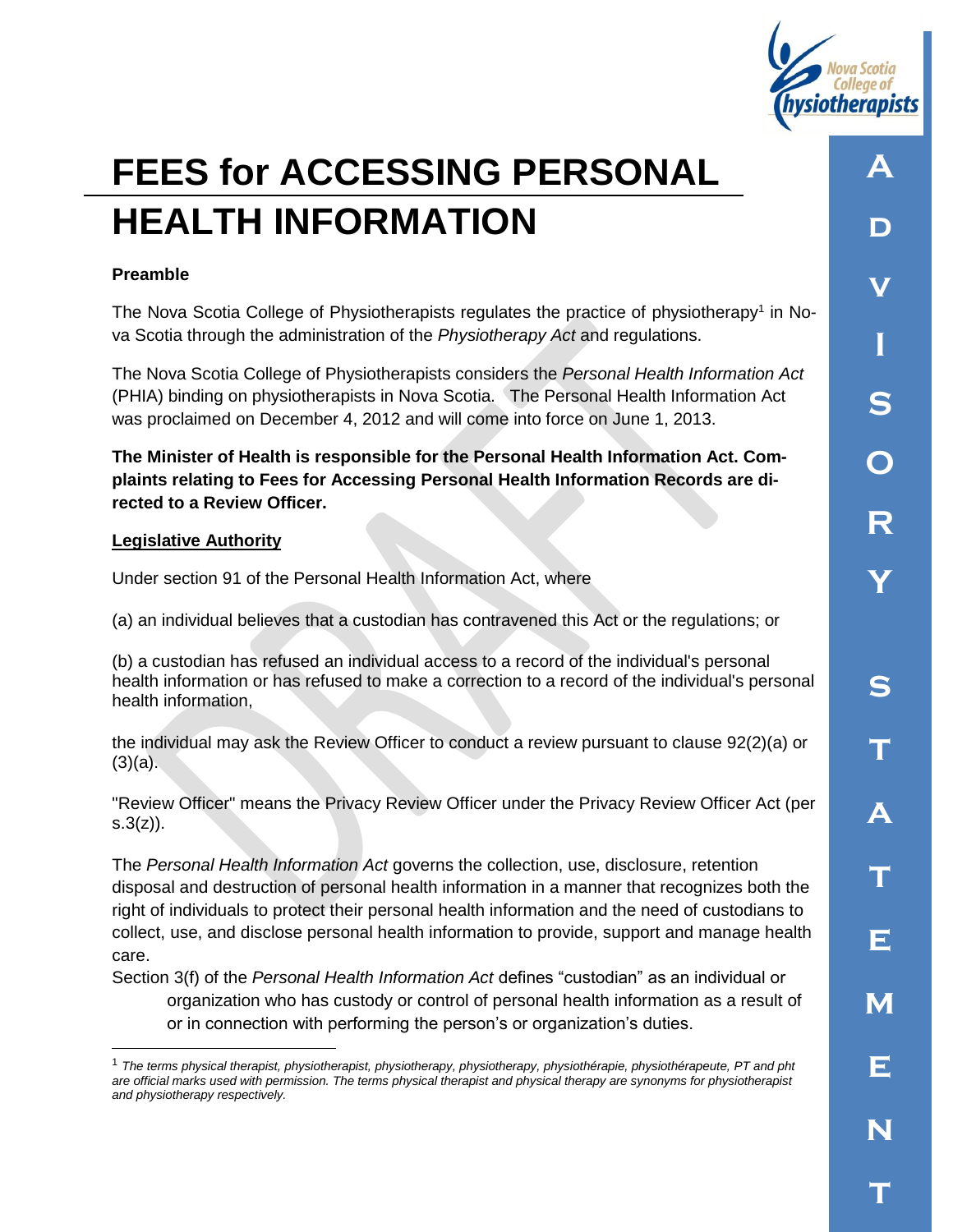# **FEES for ACCESSING PERSONAL HEALTH INFORMATION**



Section 3(f)(i) of the *Personal Health Information Act defines "custodian"* as a regulated health professional or a person who operates a group practice of regulated health professionals.

Section 7 of the *Personal Health Information Act states* that where there is any conflict between the *PHIA* and another *Act* the *Personal Health Information Act* shall prevail unless the other *Act* more completely protects the privacy of the personal health information.

Regulations under the *Personal Health Information Act* are also effective June 1, 2013.

The *Personal Health Information Regulations* set out, among other things: Fees for Accessing Personal Health Information Records.

Sections 12-17 of the *Personal Health Information Regulations* are reproduced below:

# **Fees for Accessing Personal Health Information (PHIA., Sec 12-17)**

12. The fees prescribed in these regulations do not apply to any of the following:

(a) a request made by a solicitor representing a legal aid client;

(b) a request from an individual for the purposes of appearing before the Review Board under Section 68 of the *Involuntary Psychiatric Treatment Act*;

(c ) a search warrant presented by a police officer under section 487 of the *Criminal Code* (Canada) or a production order presented by a police officer under section 278.7 of the *Criminal Code* (Canada);

(d) a request by a police officer or probation officer who is entitled to personal health information in accordance with clause 11(a) of the Act under a consent given by the individual whose personal health information is the subject of the request;

(e) a request from a regulated health-profession body that is permitted to access personal health information under clause 38(1)(c) of the Act and that is using the information for the purpose of regulating the health profession;

(f) a request from a regulated health profession who is entitled to personal health information in accordance with clause 11(a) of the Act under a consent given by the individual whose personal health information is the subject of the request.

#### **Fees prescribed do not include applicable tax**

13. The fees prescribed in these regulations do not include any applicable tax.

#### **General fee for access to record**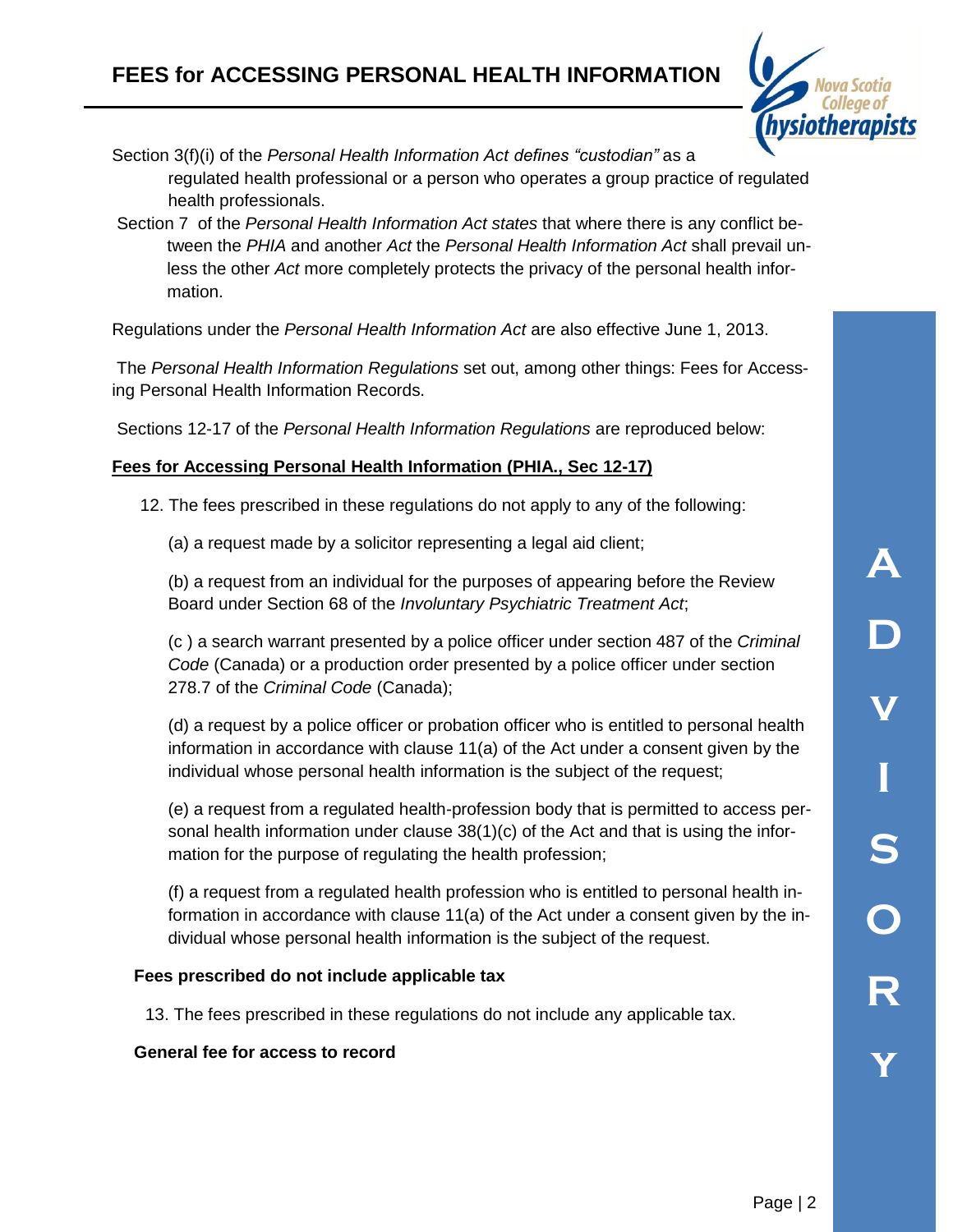

- 14. A custodian who makes a record, or part of a record, of personal health information available to an individual or provides a copy of it to an individual may charge a general fee, not to exceed \$30.00 per request, as compensation for all of the following:
	- (a) Receiving and clarifying the request;
	- (b) Locating and retrieving the record, including any record held electronically;
	- (c) Providing an estimate of the access fee to the requester as required by subsection 82(1) of the Act;
	- (d) Review of the record for no longer than 15 minutes by the custodian or an agent of the custodian to determine whether the record contains personal health information to which access may be refused under subsection 72(1) of the Act;
	- (e) Severing of the record if access to part of the record is refused under subsection 72(1) of the Act;
	- (f) Preparing the record for photocopying, printing or electronic transmission for no longer than 30 minutes;
	- (g) Preparing a response letter to the requester;
	- (h) Supervising an individual's examination of original records for no longer than 30 minutes;
	- (i) The cost of mailing a record by regular mail to an address in Canada;

#### **Specific fees**

15. In addition to the general fee provided for in Section 14 and any direct costs provided for in Section 16,a custodian may charge up to the maximum fee set out in the following table for the activity period specified:

| Activity                                                                         | <b>Maximum Fee</b>                                                                                              |
|----------------------------------------------------------------------------------|-----------------------------------------------------------------------------------------------------------------|
| Making photocopies of a record                                                   | \$.20 per page                                                                                                  |
| Preparing a record for photocopying, print-<br>ing or electronic transmission    | \$12.00 for every 30 minutes after the ini-<br>tial 30 minutes covered by the general<br>fee under clause 14(f) |
| Faxing a record                                                                  | \$.20 per page                                                                                                  |
| Making a compact disk containing a copy of<br>a record stored in electronic form | \$10.00 per request                                                                                             |
| Making a microfiche copy of a record from<br>microfilm or microfiche             | \$.50 per page                                                                                                  |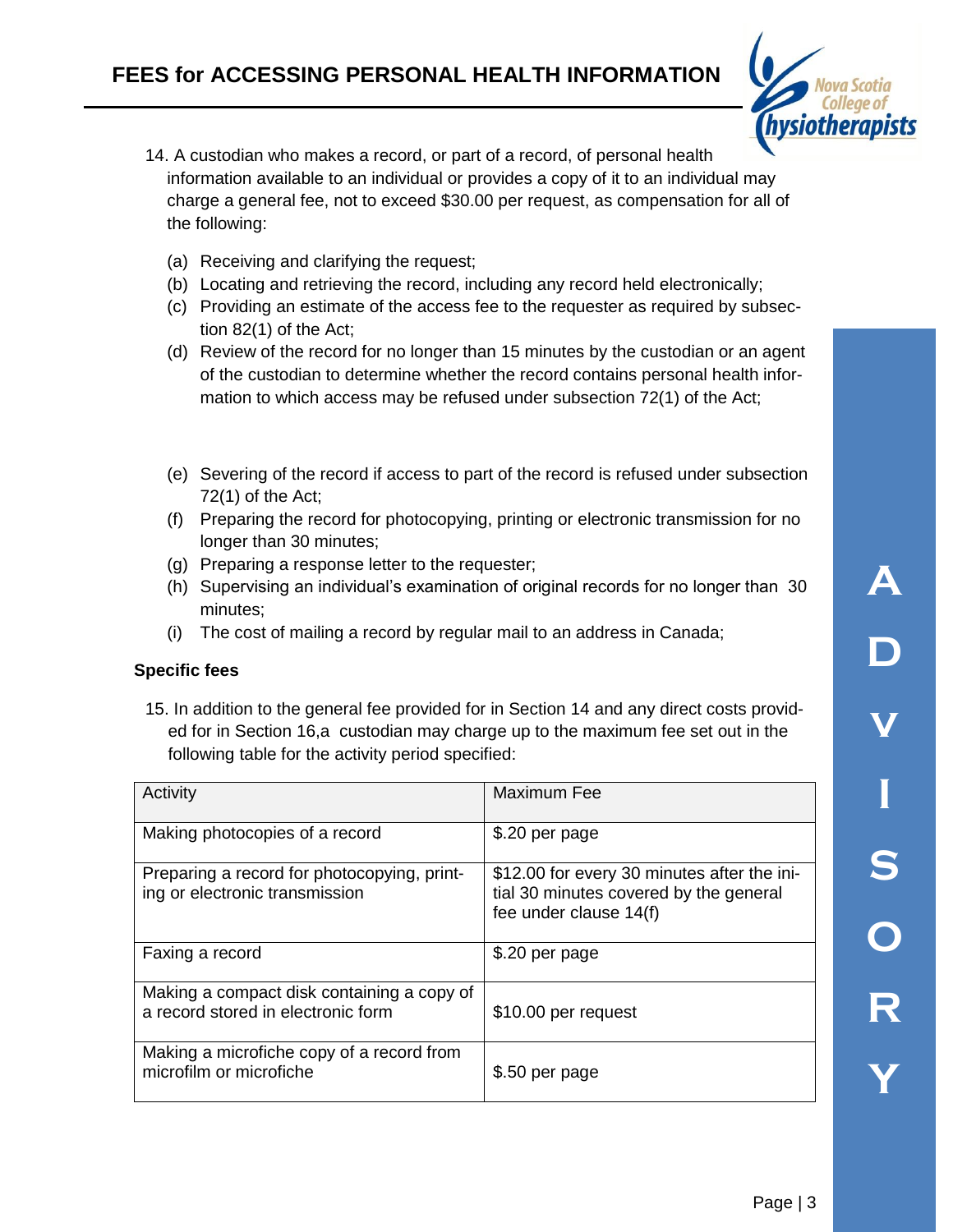

| Making a copy of an audio cassette record-<br>ing                                                                                                                                                                | \$5.00 per cassette                                                                                         |
|------------------------------------------------------------------------------------------------------------------------------------------------------------------------------------------------------------------|-------------------------------------------------------------------------------------------------------------|
| Making and providing a copy of a $\frac{1}{4}$ , $\frac{1}{2}$ or<br>8 mm video cassette recording that is<br>1 hours long or less<br>more than 1 hour long                                                      | \$20.00<br>\$25.00                                                                                          |
| Making and providing a copy of a $\frac{3}{4}$ " video<br>cassette recording that is<br>1 hours long or less<br>more than 1 hour long                                                                            | \$18.00<br>\$23.00                                                                                          |
| Producing a record stored on a medical<br>film, including x-ray, CT and MRI films                                                                                                                                | \$5.00 per film                                                                                             |
| Printing a photograph from a negative or<br>from a photograph stored in electronic form,<br>Per 4"x6" print<br>Per 5"x7" print<br>Per 8"x10" print<br>Per 11"x14" print<br>Per 18"x20" print                     | \$10.00<br>\$13.00<br>\$19.00<br>\$26.00<br>\$32.00                                                         |
| Review of the record by a custodian or<br>agent of the custodian too determine<br>whether the record contains personal health<br>information to which access may be refused<br>under subsection 72(1) of the Act | \$25.00 for every 15 minutes after the first<br>15 minutes covered by the general fee<br>under clause 14(d) |
| Supervising an individual's examination of<br>original records                                                                                                                                                   | \$6.00 for every 30 minutes after the first<br>30 minutes covered by the general fee<br>under clause 14(h)  |

# **Direct Costs**

- 16 In addition to the general free provided for in Section 14 and the specific fees provided for in Section 15, a custodian may charge for the following direct costs incurred by the custodian, including any applicable tax:
	- (a) charges to retrieve a record from and return a record to off-site storage, if an individual requests expedited access to a record for which additional retrieval costs are charged to the custodian;
	- (b) courier costs, if courier delivery is requested by the individual;
	- (c) the cost of mailing a record to an address outside Canada;